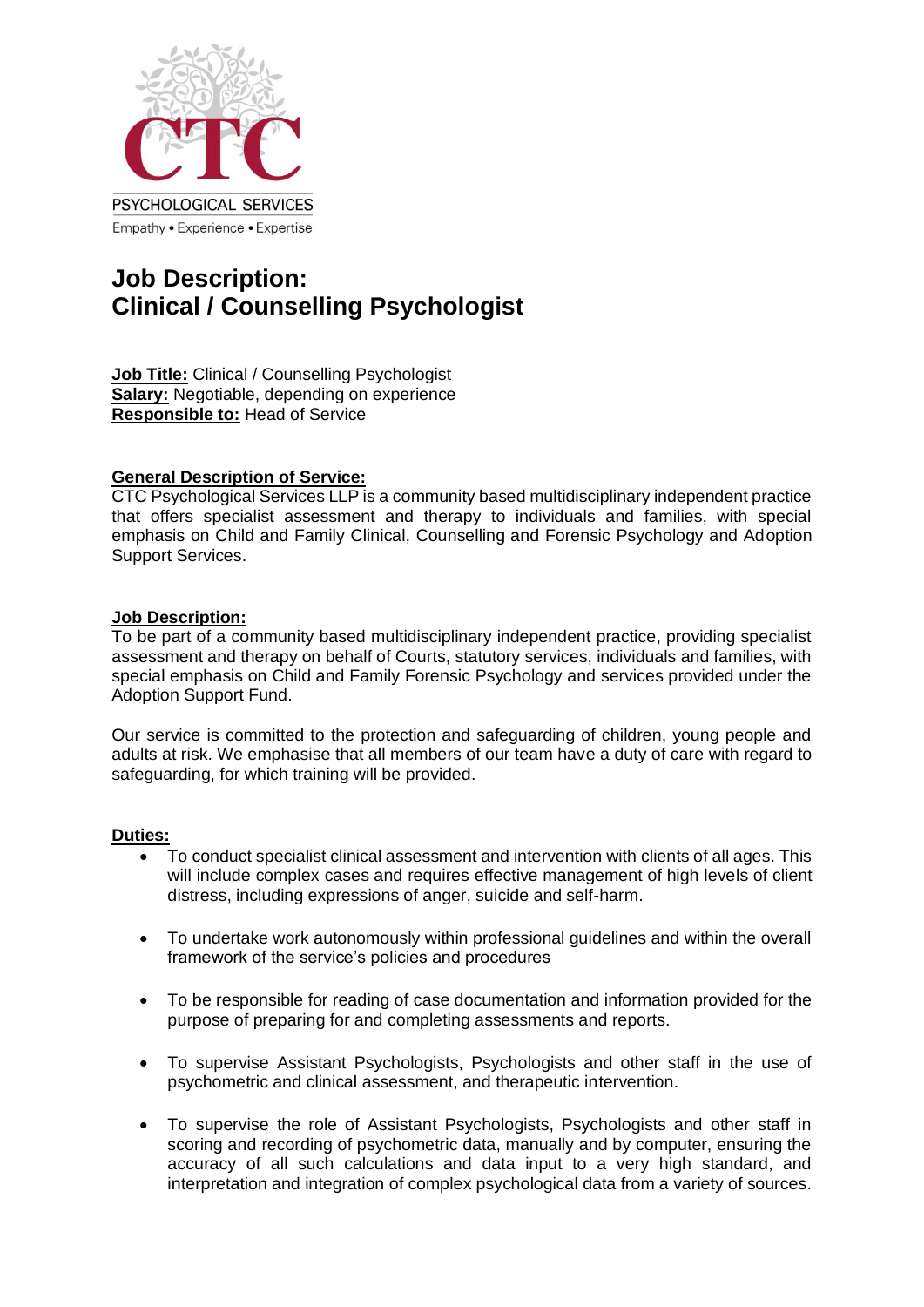- To provide a high standard of written report, grammatical accuracy and CTC standard of layout on reports, and to provide accurate proof-reading of reports and other documents. To maintain a schedule for report deadlines and ensure that these are adhered to.
- To attend professionals' meetings, providing appropriate psychological formulations, consultation and advice, based upon analyses of the available psychological information concerning referred individuals or families, considered in the context of their particular circumstances.
- To develop highly specialised psychological interventions for clients, including complex cases, working with adults, children and family groups, basing interventions on an appropriate conceptual framework of the clients' difficulties and drawing upon extensive theoretical knowledge.
- To maintain accurate records and to present cases and other aspects of work at group supervision.
- To prepare materials for teaching and training purposes and to undertake training and supervision of other CTC staff and general agency staff, including presentation of materials as directed by the Head of Service.
- To conduct, supervise or assist with research and audit projects as directed by the Head of Service.
- To maintain adequate records of work in accordance with the policies of CTC Psychological Services and particularly in accordance with confidentiality policy.
- To attend and contribute to staff training and organisational meetings, and to take part in training courses as directed by the Head of Service.
- To undertake personal training and staff development, supervision and reading appropriate to the post.
- To act in accordance with service policies and procedures and to participate in the development of the service and maintenance of high standards.
- To advise the Head of Service on psychological or organisational matters that need addressing.
- To provide general office cover in the case of staff shortages, to ensure the maintenance of the service.
- To liaise with clients and purchasers of legal assessments and therapy regarding estimates, contracts, invoices, client attendance/non-attendance and report deadlines.
- To ensure that standards of dress and behaviour are conducive to professional interaction with all agencies and clients and to ensure a professional and therapeutic environment for clients, and other visitors to the Centre.

#### **Additional Information:**

For full-time posts, the working week amounts to 371⁄2 hours, and there are 27 days annual holiday entitlement plus 8 days general public holidays.